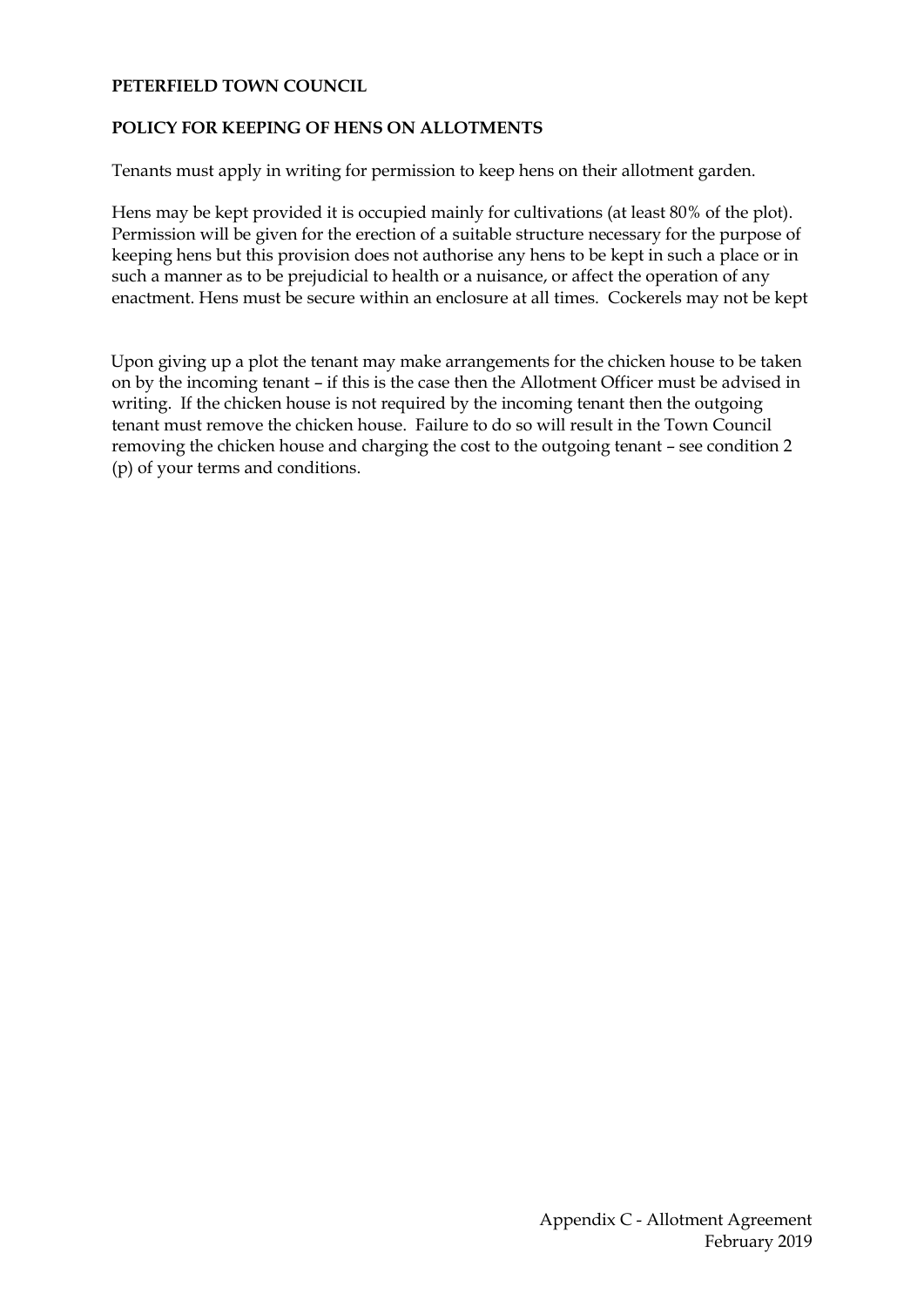# GUIDELINES FOR KEEPING POULTRY ON YOUR ALLOTMENT



## **1. INTRODUCTION**

 This information has been produced to give you some important basic guidelines as to the minimum standards expected of tenants who keep poultry on Town Council allotments.

## **Failure to meet the minimum standards in these guidelines may result in the termination of your tenancy.**

If you choose to keep animals on your allotment you must check on them daily, provide competent care and management and have the knowledge and skills to ensure the wellbeing of your animals. In addition, you are expected to keep them under proper control to avoid disturbance to others.

Petersfield Town Council has the right to inspect livestock at anytime. If the Council has cause to investigate cases or complaints of maltreatment, costs of vets or other official inspections will be passed to the Tenant for payment.

We strongly recommend you seek further detailed guidance on keeping poultry.

## **2. FEED**

Your chickens should have continuous and plentiful access to;

- Cool, Clean and fresh water
- **Provision of feed of a type appropriate to the age and species of** animal, fed in sufficient quantities, and sufficiently frequently, to maintain them in good health and satisfy their nutritional needs.
- **Insoluble grit to aid digestion**
- Foodstuffs should be stored such that it is kept clean, tidy and properly protected from rodents and other pests

# **3. HOUSING**

In addition to effective containment, housing is also key in ensuring the welfare of your birds and should allow the expression of natural behaviours.

Although it is advised that you make the housing as large and comfortable as possible, as a minimum, the accommodations will be expected to compromise of:

# **A Henhouse**

Minimum size of 2 square feet (0.2m2) per chicken

# **Fully enclosed shelter that provides:**

- Protection from predators
- A clean, dry bedding material to absorb moisture and odour (suitable choices are wood shavings or straw)
- Warmth during the colder months and shade during the summer
- Adequate ventilation but draught-free
- **Perches for sleeping, approximately 3-5cms wide with rounded corners to enable** them to grip
- Nest Boxes for laying eggs

#### **An Outdoor Run**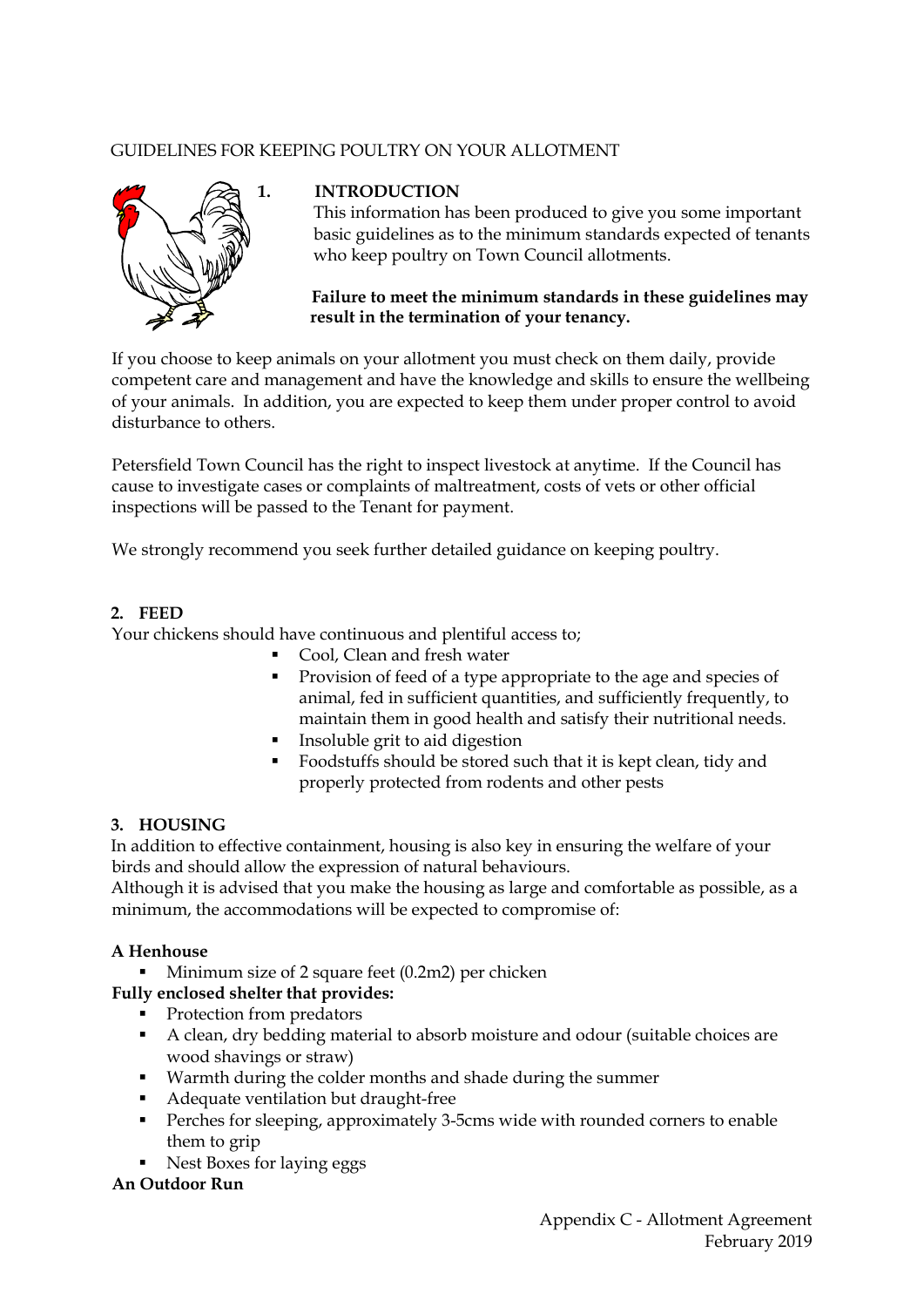- Minimum size of 4 square feet (0.4m2) per chicken
- Should provide the chicken's with plenty of space to dig, dust themselves and flap their wings.

Both should be regularly maintained to a good, tidy standard and free from obvious faults that may cause injury.

# **4. HEALTH**

You will be held responsible for ensuring that your livestock is free from distress, pain, injury and disease. Appropriate preventative and/or veterinary treatment should be available at all times.

## **Sanitation**

- In order to maintain healthy livestock and reduce odour problems, the run and henhouse should be cleaned a minimum of once a week or more frequently as necessary
- With respect to the above, the deep litter system is not acceptable on Petersfield Town Council allotments
- Poultry kept on the same ground for more than a month will need regular worming.

**Any health serious/longstanding or contagious problems MUST be reported to Petersfield Town Council as soon as possible, as well as detail of the treatment being received and notification when the problem has cleared.**

## **5. FEATHERED FRIENDS**

# **Poultry need companionship and should be kept in groups of two or more.**

Provided your chickens are happy, healthy birds they should not become a nuisance to others. It is important however to be aware of potential problems, such as dirty sites attracting vermin and causing smells.



# **QUICK CHECKLIST**

Use this quick checklist to see if your arrangements for keeping chickens on your allotment are likely to meet the requirements of Petersfield Town Council

# **Food and Water**

Your poultry should have continuous access to cool, clean water and an appropriate diet that is both plentiful and nutritional.

**Housing**

A clean, tidy and spacious environment should be maintained which provides adequate protection from the weather and predators**.**

**Health**

It is your responsibility to monitor and maintain a flock free from distress, pain injury and disease.